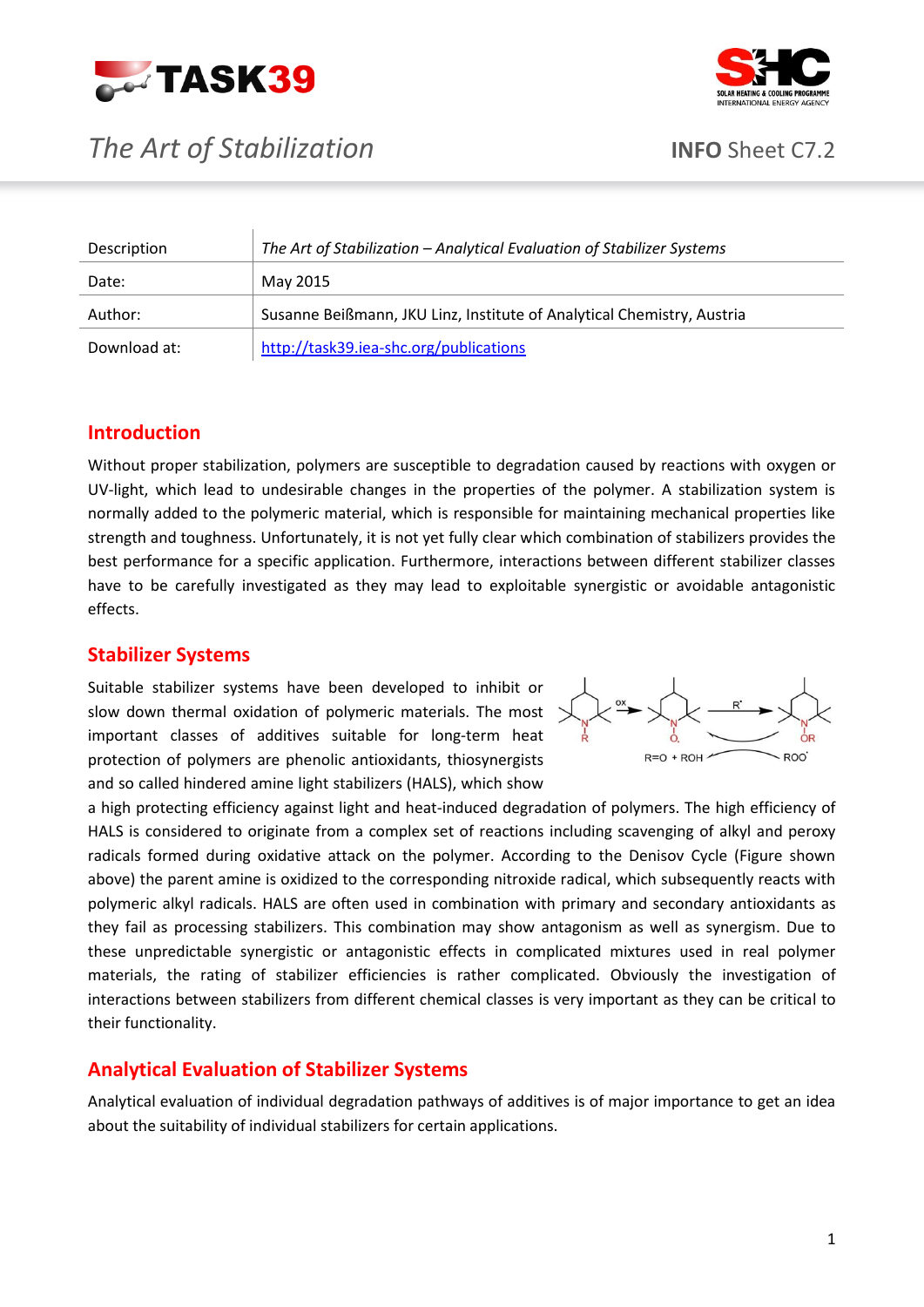



# *The Art of Stabilization* **INFO** Sheet C7.2



Stabilization mechanisms of the most important additive groups for long-term heat protection of polymers were investigated. A highly sensitive HPLC-MS method was developed to detect and identify stabilizers and their degradation pathways. To elucidate the longterm heat protection efficiency of different stabilizer formulations and the possible chemical reactions between different stabilization classes, several antioxidant systems consisting of HALS in combination with

a phenolic antioxidant or a thiosynergist were subjected to aging tests in squalane (mimicking a polyolefin), and decomposition rates as well as chemical changes in the molecular structure of the additives were monitored. Additionally ternary mixtures, including all three stabilizer groups were tested. Stabilization efficiencies were rated upon the observed protection of the PP-mimicking squalane. Results visualized a strong antagonistic effect between phenolic antioxidants and HALS. The reaction mechanism between HALS and thiosynergists as proposed in the literature also would suggest a strong antagonism, as acidic degradation products of the thiosynergist deplete the protection efficiency of the HALS. In the present study no antagonistic effects were observed and combination of these two stabilizers was rather favourable to extend the service life of the polymer. Of all investigated formulations the ternary combination HALS/phenol/thiosynergist showed the highest protection efficiency for the polymeric material.

# **Summary and conclusions**

In the present study the potential of HPLC coupled to highly sensitive MS detection could be clearly demonstrated for detection and identification of HALS and their degradation products. By comparing degradation products derived from squalane using different additive packages, stabilization efficiencies could be rated. The best performance was given with the ternary mixture HALS / thiosynergist / phenol, followed by the mixture HALS / thiosynergist. These results suggest a synergistic effect between these stabilizer groups, which was not reported in the literature until now. A strong antagonistic effect between phenolic antioxidants and HALS was observed. Both stabilizer groups were consumed faster if used in combination compared to the separately aged solutions, and once the concentration of the effective form of the stabilizers drops below a critical value there is a rapid chemical change of the polymer.

The developed analytical method and newly acquired knowledge of individual complex degradation pathways and interactions between chemical groups are of significant importance to avoid antagonistic effects in additive formulations.

# **Recommended literature**